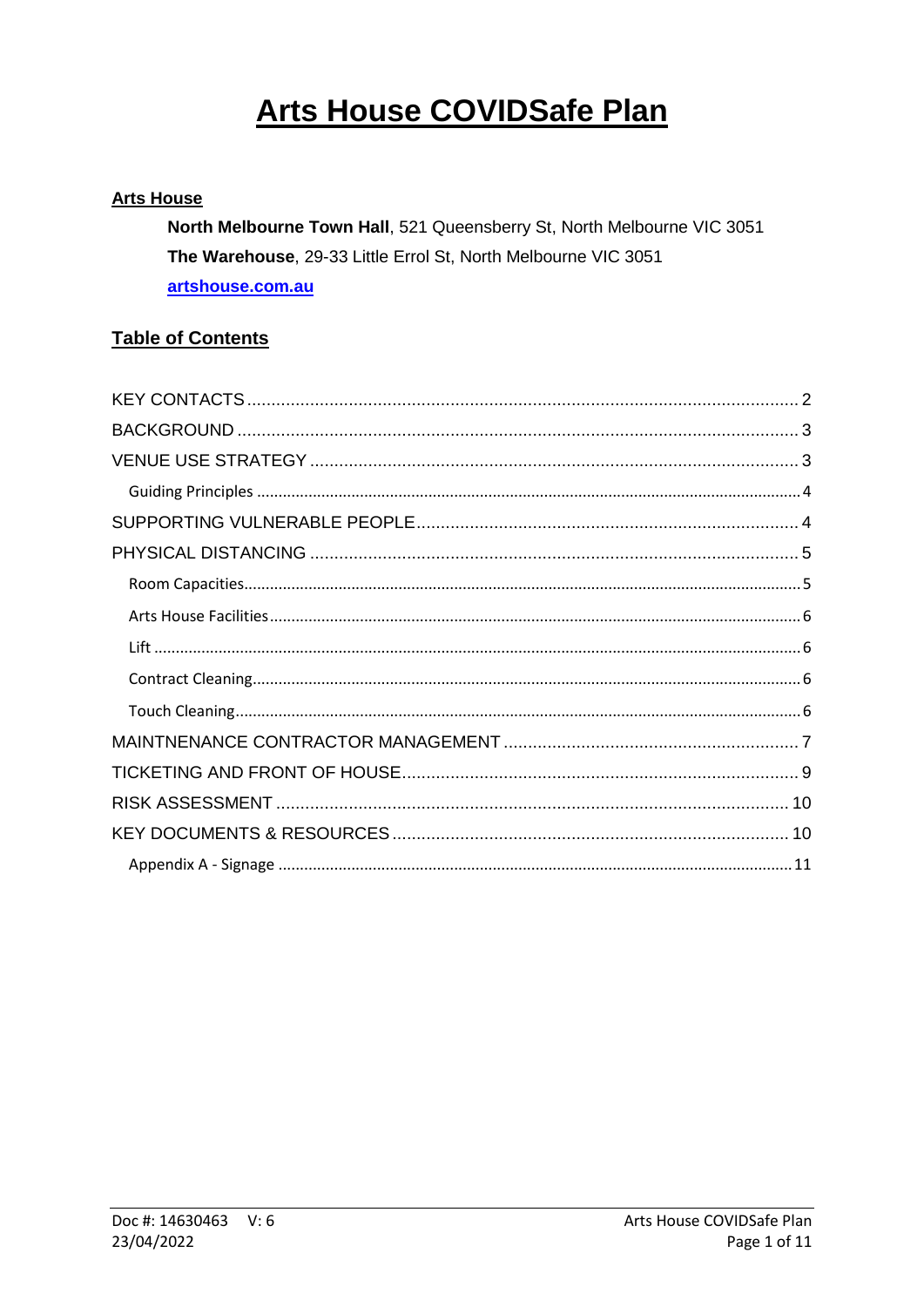# <span id="page-1-0"></span>**KEY CONTACTS**

| <b>Arts House</b>                                                |                                 |              |                                          |  |  |
|------------------------------------------------------------------|---------------------------------|--------------|------------------------------------------|--|--|
| <b>Brian Horder</b>                                              | General Manager                 | 03 9322 3720 | artshouse@melbourne.vic.gov.au           |  |  |
| Olivia Anderson                                                  | Producer                        | 03 9322 3720 | artshouse@melbourne.vic.gov.au           |  |  |
| Adam Seymour                                                     | FOH Manager                     | 03 9322 3720 | artshouse@melbourne.vic.gov.au           |  |  |
| <b>Tony MacDonald</b>                                            | <b>Production Mgr</b>           | 03 9322 3720 | artshouse@melbourne.vic.gov.au           |  |  |
| Bart Mangan                                                      | <b>Production Coord</b>         | 03 9322 3720 | artshouse@melbourne.vic.gov.au           |  |  |
| <b>City of Melbourne</b>                                         |                                 |              |                                          |  |  |
| Security                                                         | <b>Control Room</b>             | 03 9658 9774 | esgsecurityrequests@melbourne.vic.gov.au |  |  |
| Cleaning                                                         | <b>GJK Facility</b><br>Services | 1800 635 983 | https://gjkfacilityservices.com.au/      |  |  |
| <b>Building Maint</b>                                            | <b>PFM</b>                      | 03 9658 8080 |                                          |  |  |
| Safety and<br>Wellbeing                                          | 03 9658 9980                    | 0428 768 285 | SafetyandWellbeing@melbourne.vic.gov.au  |  |  |
| <b>Other</b>                                                     |                                 |              |                                          |  |  |
| <b>Victorian Department of Health</b><br><b>COVID-19 Hotline</b> |                                 |              | 1800 675 398                             |  |  |
| <b>Emergency</b>                                                 | Fire, Ambulance, Police         |              | 000                                      |  |  |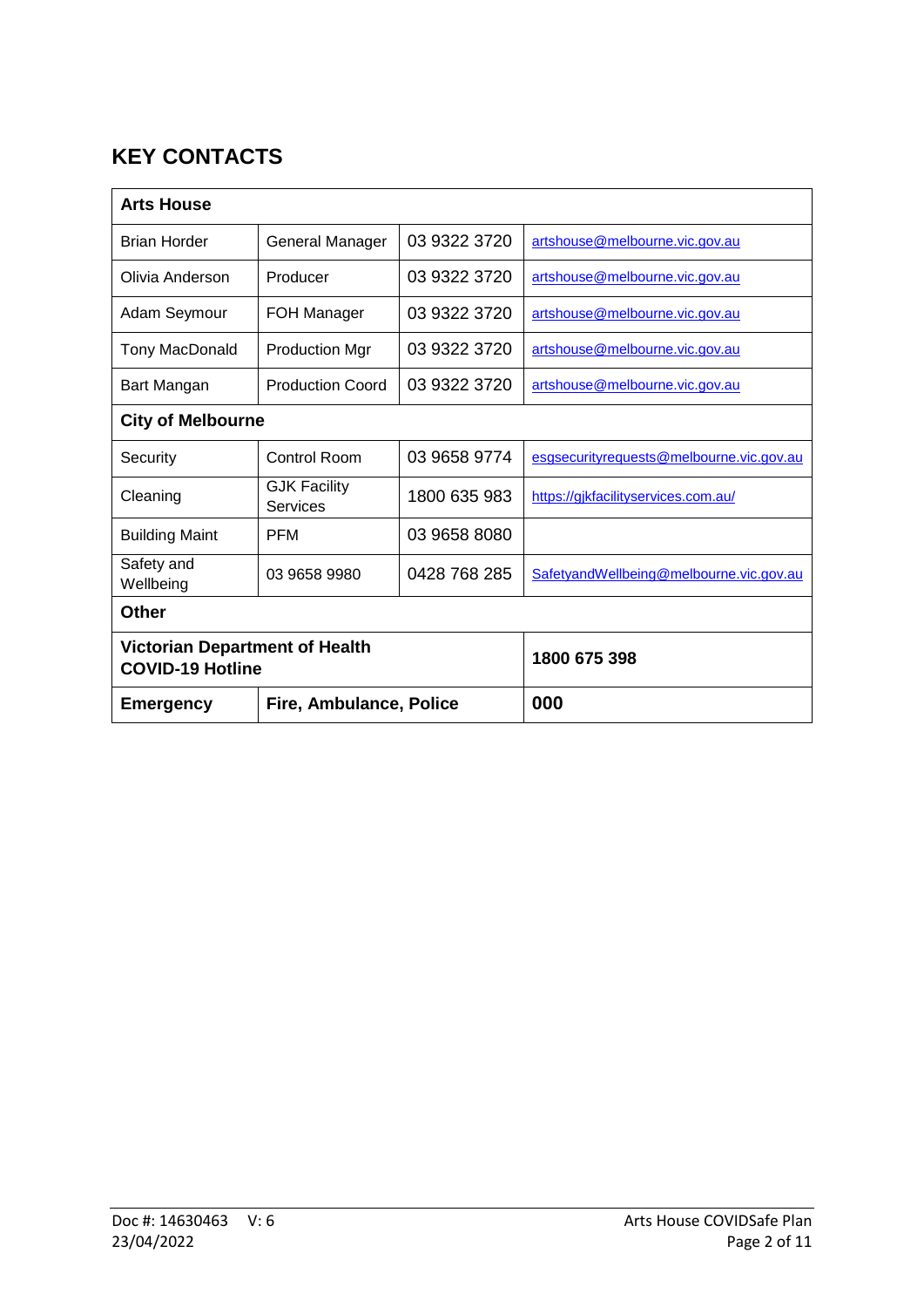# **Arts House COVIDSafe Plan 2022**

City of Melbourne supports a vibrant cultural city and Arts House as a key program supporting artists to live, create and make work**.**

# <span id="page-2-0"></span>**BACKGROUND**

Based at North Melbourne Town Hall and incorporating The Warehouse building, Arts House is a key project for the City of Melbourne. At the core of our vision is partnership: we collaborate with individuals, festivals, co-commissioners and other groups both in and outside the arts world. What goes on in here falls into three areas: Investigation, Development and Presentation.

**Investigation** is our laboratory stream: artists conduct experiments and explore new ideas.

**Development** is where ideas are transformed into practice. Time is one of the most potent assets we can offer artists.

**Presentation** is the visible face of Arts House, with normally around 25 new works presented to audiences each year.

Arts House also houses five studio tenancies; four above the post office in NMTH and one on the first floor of The Warehouse.

In line with the Victorian State Government COVIDSafe settings, Arts House will be available to projects identified by the Arts House team, to develop and present works in line with the protocols outlined in this document.

### **About COVID-19**

In 2022 we continue to live in a global pandemic. The best way to prevent and protect yourself and others from infection is by physical distancing, mask wearing, washing your hands or using an alcohol based rub frequently, and not touching your face.

At Arts House, we can prevent the spread of infection by identifying and controlling high risk activities, physical distancing, wearing masks, ensuring regular cleaning to prevent contamination, and ensuring no one comes to Arts House if they are unwell.

Overriding principle: treat everything and everyone as if they are already infected including yourself.

# <span id="page-2-1"></span>**VENUE USE STRATEGY**

Under current COVIDSafe settings Arts House will open to the public for performances and continue its Artist Development Program under the conditions and protocols as outlined in the COVIDSafe plan.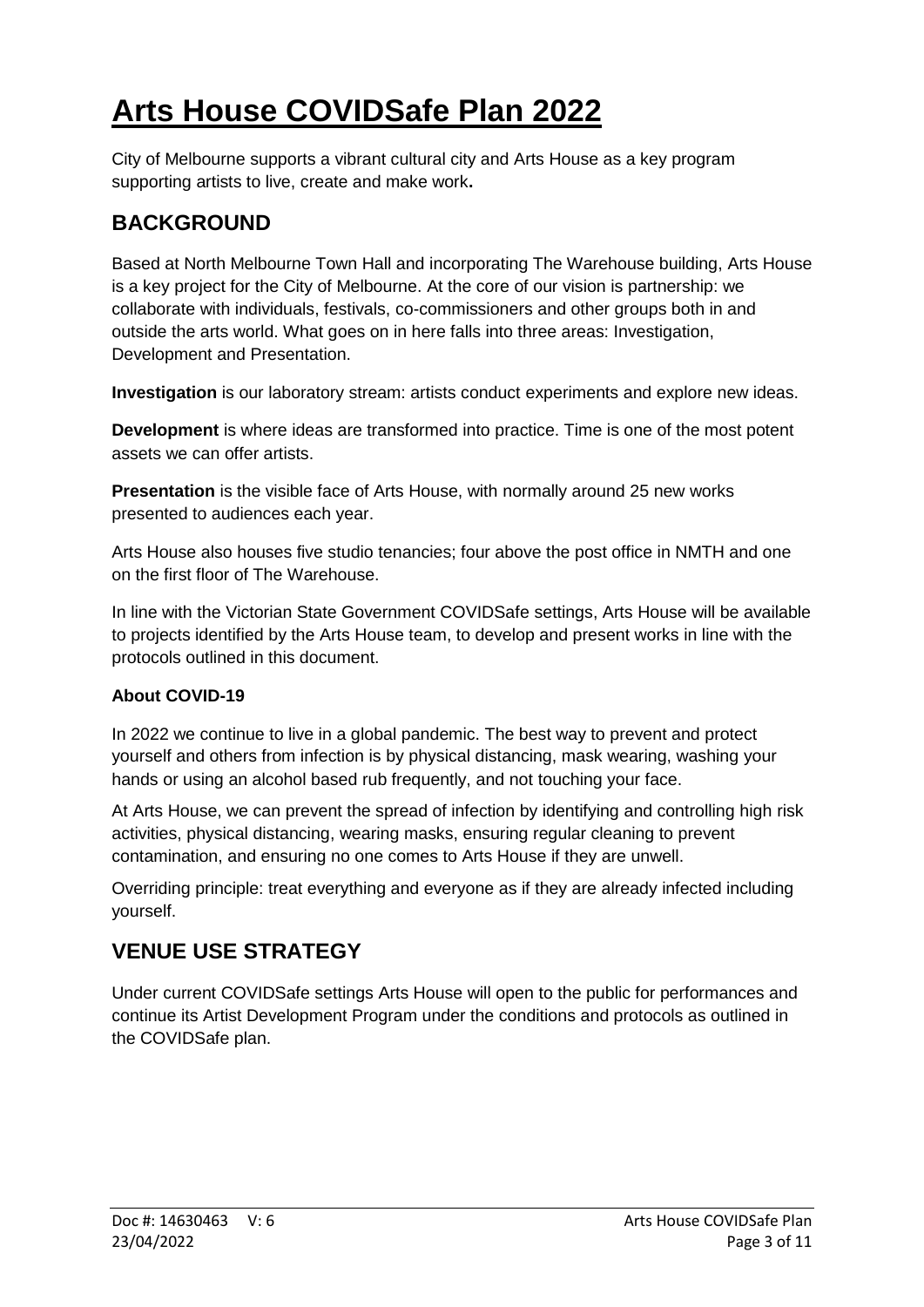### <span id="page-3-0"></span>**Guiding Principles**

#### **1. Stay home or go home if you are unwell**

All people working or visiting Arts House must follow good health and hygiene practices, including:

- staying away from Arts House if unwell
- abiding by good personal hygiene practices
- carry a face mask with you when you leave home.

#### **2. Be Prepared**

Wearing a properly fitted face mask is recommended to be worn in all indoor areas or where physical distancing cannot be maintained.

#### **All people attending Arts House need to be free of symptoms and have not been directed to be in quarantine or isolation.**

#### **3. Keep informed**

Be aware of current restrictions and advice from the State Government and Arts House staff.

<https://www.dhhs.vic.gov.au/victorias-restriction-levels-covid-19>

https://www.coronavirus.vic.gov.au/coronavirus-covidsafe-settings

| Victorian Department of Health COVID-19 Hotline | 1800 675 398 |
|-------------------------------------------------|--------------|
|                                                 |              |

# **Arts House Staff**

Staff working from the Arts House buildings can be in the workplace if they are fully vaccinated or have a medical exemption. Staff need to comply with the workplace COVIDSafe Plan requirements - [#14039571](pcdocs://COM_SERVICE_PROD/14039571/R)

<https://www.dhhs.vic.gov.au/work-and-study-restrictions-covid-19#can-i-go-to-work>

# <span id="page-3-1"></span>**SUPPORTING VULNERABLE PEOPLE**

Individual circumstances must be taken into account to minimise individual health risk when planning whether working or visiting Arts House is appropriate. Some people are at greater risk of getting very sick if they contract COVID-19. However, everyone is different. It is important to talk to your doctor if you have a more serious illness or more than one condition.

All people working or visiting Arts House will be required to agree:

• That you are not currently required to be in isolation because you have been diagnosed with COVID-19, either via a PCR or rapid antigen test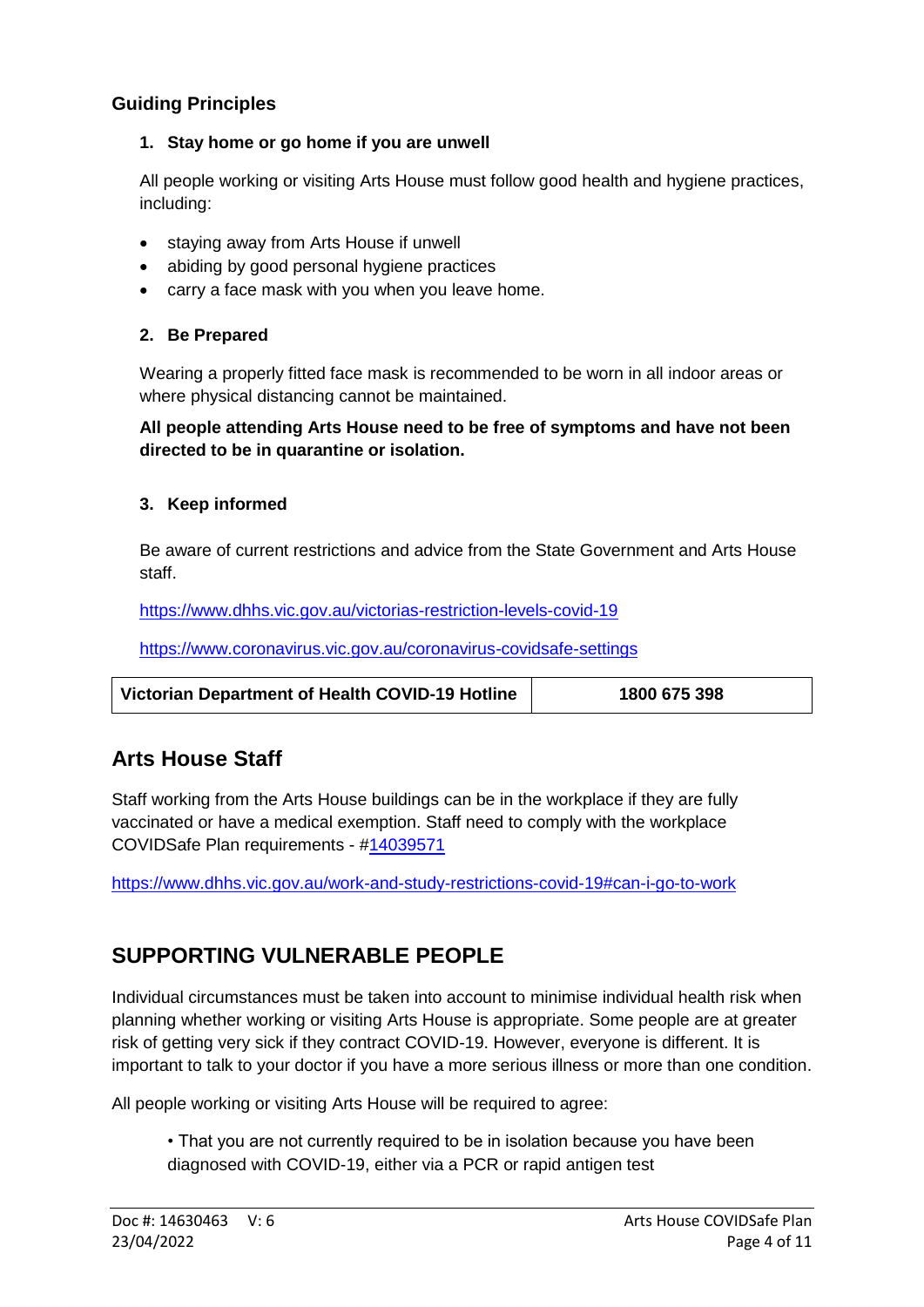• That you have not been directed to a period of quarantine by DHS as a result of being a close contact of someone with COVID-19

• That you are not experiencing any of any of the following symptoms: fever, chills, cough, sore throat, shortness of breath, runny nose, loss of sense of smell

More information for at risk people can be found at

[https://www.health.gov.au/news/health-alerts/novel-coronavirus-2019-ncov-health](https://www.health.gov.au/news/health-alerts/novel-coronavirus-2019-ncov-health-alert/advice-for-people-at-risk-of-coronavirus-covid-19)[alert/advice-for-people-at-risk-of-coronavirus-covid-19](https://www.health.gov.au/news/health-alerts/novel-coronavirus-2019-ncov-health-alert/advice-for-people-at-risk-of-coronavirus-covid-19)

# <span id="page-4-0"></span>**PHYSICAL DISTANCING**

### <span id="page-4-1"></span>**Room Capacities**

There are no density quotients or room capacities for hospitality or entertainment venues from 6pm Friday, 18 February 2022.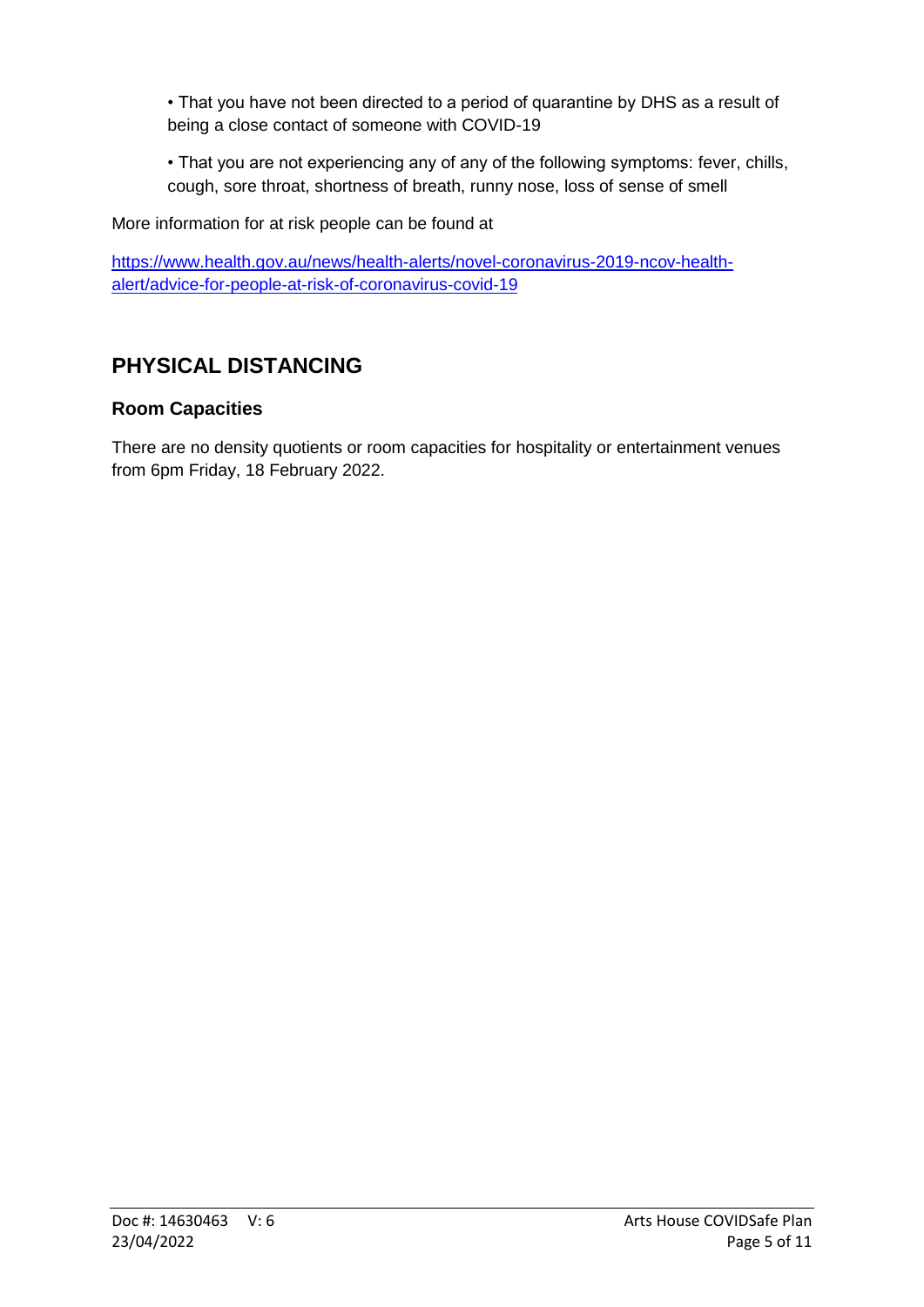### <span id="page-5-0"></span>**Arts House Facilities**

North Melbourne Town Hall has six separate toilet facilities with 18 cubicles in total, as well as three access toilets (one with access shower facilities), across three floors. There are also two separate single toilet and shower facilities in the dressing rooms at the rear of the stage of the Main Hall. All shower facilities will be unavailable until further notice.

The Warehouse contains three separate toilets – an access toilet, cubicle and single urinal, all with their own hand basins.

In North Melbourne Town Hall building there is a commercial kitchen off the basement Supper Room, a bar area with a sink and hot water on the ground floor and a kitchenette with a dishwasher on the first floor. Artist Room 2 on the ground floor also contains a sink with hot water.

The Warehouse has a kitchenette with a dishwasher. All areas have refrigerators.

In line with the limitations that will apply to each of the Arts House spaces, each individual artist and/or group of artists will be allocated a designated toilet facility and designated kitchen facility for their use whilst in the building.

#### <span id="page-5-1"></span>**Lift**

There is a single lift connecting the basement, ground and first floor. Hand hygiene should be observed both before and after using the lift.

# **CLEANING AND HYGIENE**

### <span id="page-5-2"></span>**Contract Cleaning**

Arts House buildings are cleaned nightly Monday-Friday and on weekends as required by contract cleaners GJK Facility Services

### <span id="page-5-3"></span>**Touch Cleaning**

GJK Facility Services conduct twice daily touch point cleaning of public areas. These include

- 1. Stair and hallway bannisters
- 2. Door handles and push plates
- 3. Tap handles
- 4. Printer touch panel and on/off button
- 5. Alarm panels
- 6. Auto door buttons
- 7. Lift buttons and rails

Arts House Production staff conduct touch point cleaning of theatrical equipment as required/between uses. During publicly attended performances Arts House Front of House staff conduct touch point cleaning of exhibition spaces between performances.

Controlled use of the spaces on any given day will dictate which spaces are deemed frequently used areas.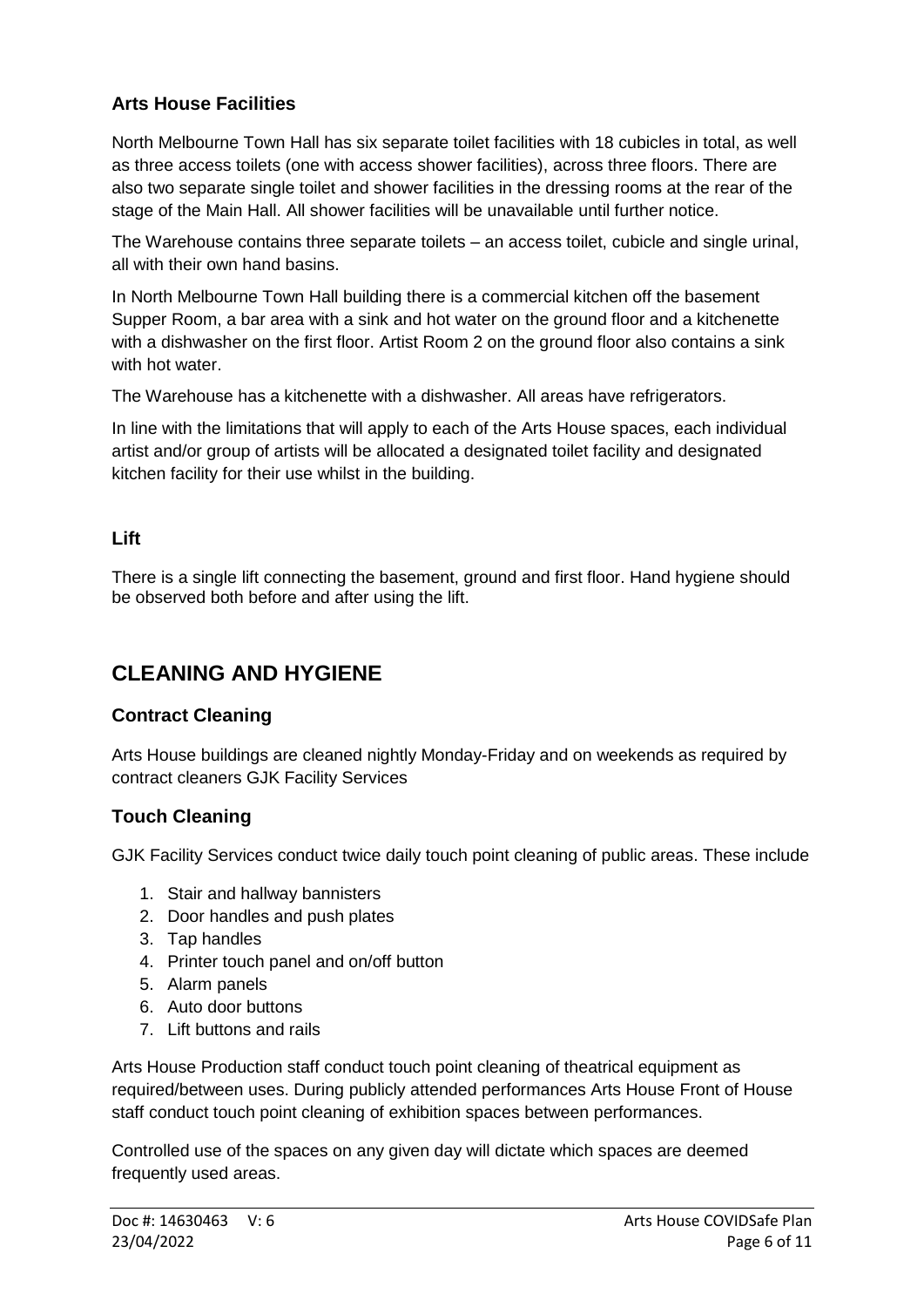### **Signage**

All Arts House toilets have the following signage:

[Protect yourself and your family: Wash your hands regularly -](https://www2.health.vic.gov.au/Api/downloadmedia/%7B315232D5-002E-400F-BEF3-AC457586851A%7D) poster

[Protect yourself and your family: Cover your cough and sneeze -](https://www2.health.vic.gov.au/Api/downloadmedia/%7B2D6408F0-991C-430E-8FB0-9AB4DBB6B891%7D) poster

Signage is also displayed at the reception sign-in entrance. See [Appendix A](#page-10-0)

#### **Hygiene Stations**

Arts House provides handwashing and hygiene stations in each amenities area, each studio, and office. Each station includes:

- hand sanitizer
- disinfectant wipes
- rubbish bin

Disposable masks available at the entrance and reception.

#### **Equipment**

Individual office equipment (computers, keyboard, mice, etc.) are to be cleaned with disinfectant wipes both at the beginning and end of each day by the staff member using them.

Theatre equipment will be cleaned with appropriate disinfectant wipes by Arts House production staff.

# <span id="page-6-0"></span>**MAINTENANCE CONTRACTOR MANAGEMENT**

The following is to be observed by all contractors that are doing work at North Melbourne Town Hall and The Warehouse:

- 1. Contact Arts House to advise when contractor/s will be onsite at least 24 hours prior to arrival – reception.artshouse@melbourne.vic.gov.au or 03 9322 3720
- 2. On arrival contractors to fill in the Contractor sign in sheet at reception. Maintain hand hygiene and observe physical distancing of at least 1.5 metres from others
- 3. Note the time they leave in the sign in sheet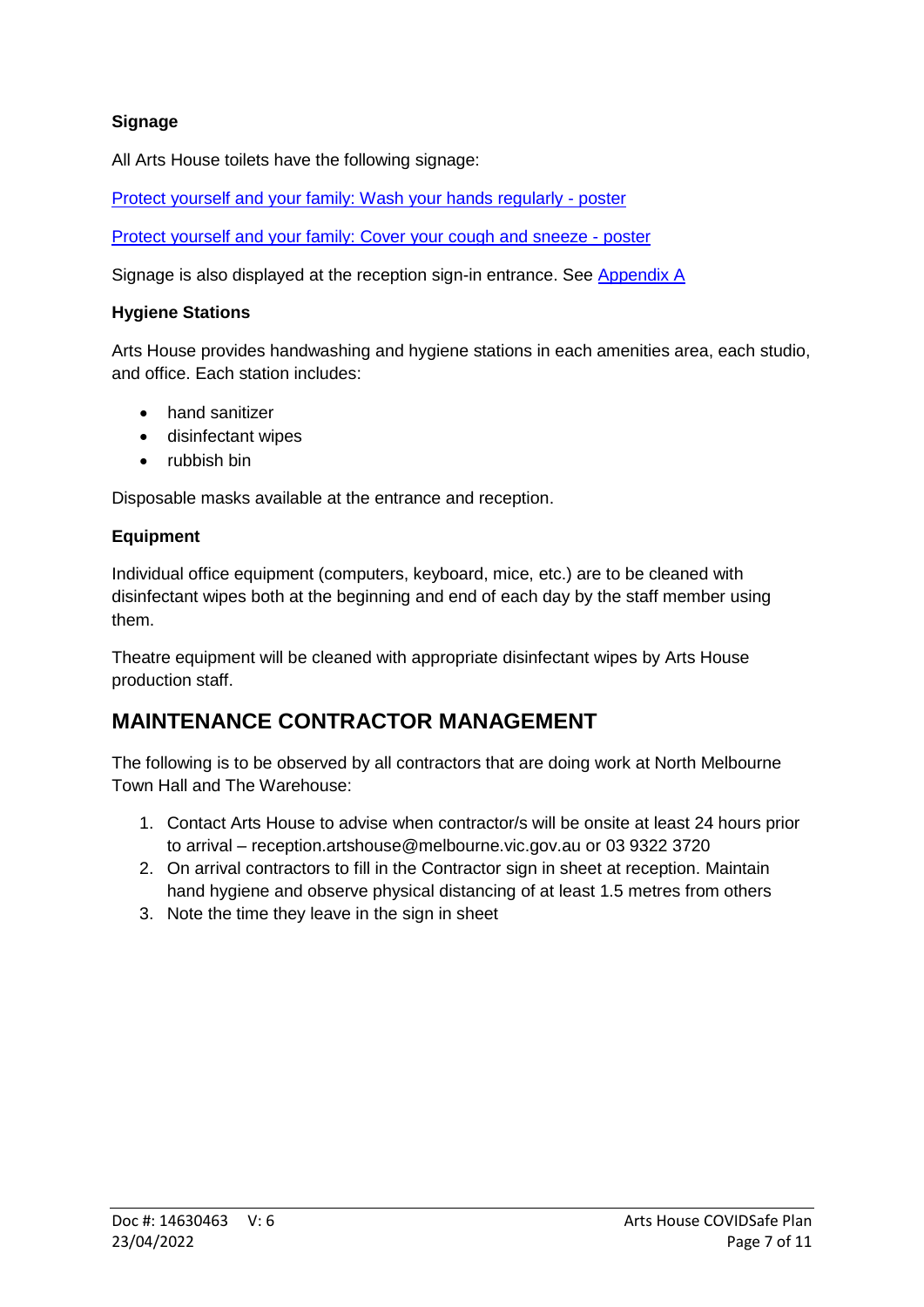# **MANAGING ILLNESS DURING COVID-19 PANDEMIC**

To enter Arts House, all persons are agreeing that they:

- are not currently required to be in isolation because they have been diagnosed with COVID-19
- have not been directed to quarantine by the DHS as a result of being a close contact of a person diagnosed with COVID-19.
- do not have symptoms of COVID-19 illness.

Symptoms of coronavirus (COVID-19) are:

- 
- fever shortness of breath
- 
- chills runny nose
- 
- cough loss of sense of smell or taste
- 
- sore throat In certain circumstances, headache, muscle soreness, stuffy nose, nausea, vomiting and diarrhoea

#### **Close contact**

There are different types of contacts and different rules currently apply. The right advice for your situation should be followed.

#### **Household or household-like contacts**

- You have spent more than four hours with someone who has COVID-19 inside a house, accommodation or care facility.
- You must quarantine for 7 days.
- You must get tested on Day 1 of quarantine (or as soon as possible) and get tested again on Day 6 of quarantine - with a rapid antigen test, or a PCR test if you can't access a rapid antigen test.
- If you test positive on a rapid antigen test, you must report your result.
- Household or household-like contacts are also referred to as close contacts.

#### **All other contacts**

- Someone who has COVID-19 has informed you that you are their social contact, or a workplace or education facility has informed you that you are a workplace or education contact.
- If you have symptoms, you must use a rapid antigen test, or get a PCR test if you can't access a rapid antigen test.
- If you don't have symptoms, you are recommended to use a daily rapid antigen test for 5 days.
- If you test positive on a rapid antigen test, you must report your result.
- If you don't have symptoms and cannot access a rapid antigen test then monitor for symptoms and get tested if symptoms emerge.

More details are available at [Checklist for COVID contacts | Coronavirus Victoria](https://www.coronavirus.vic.gov.au/checklist-contacts)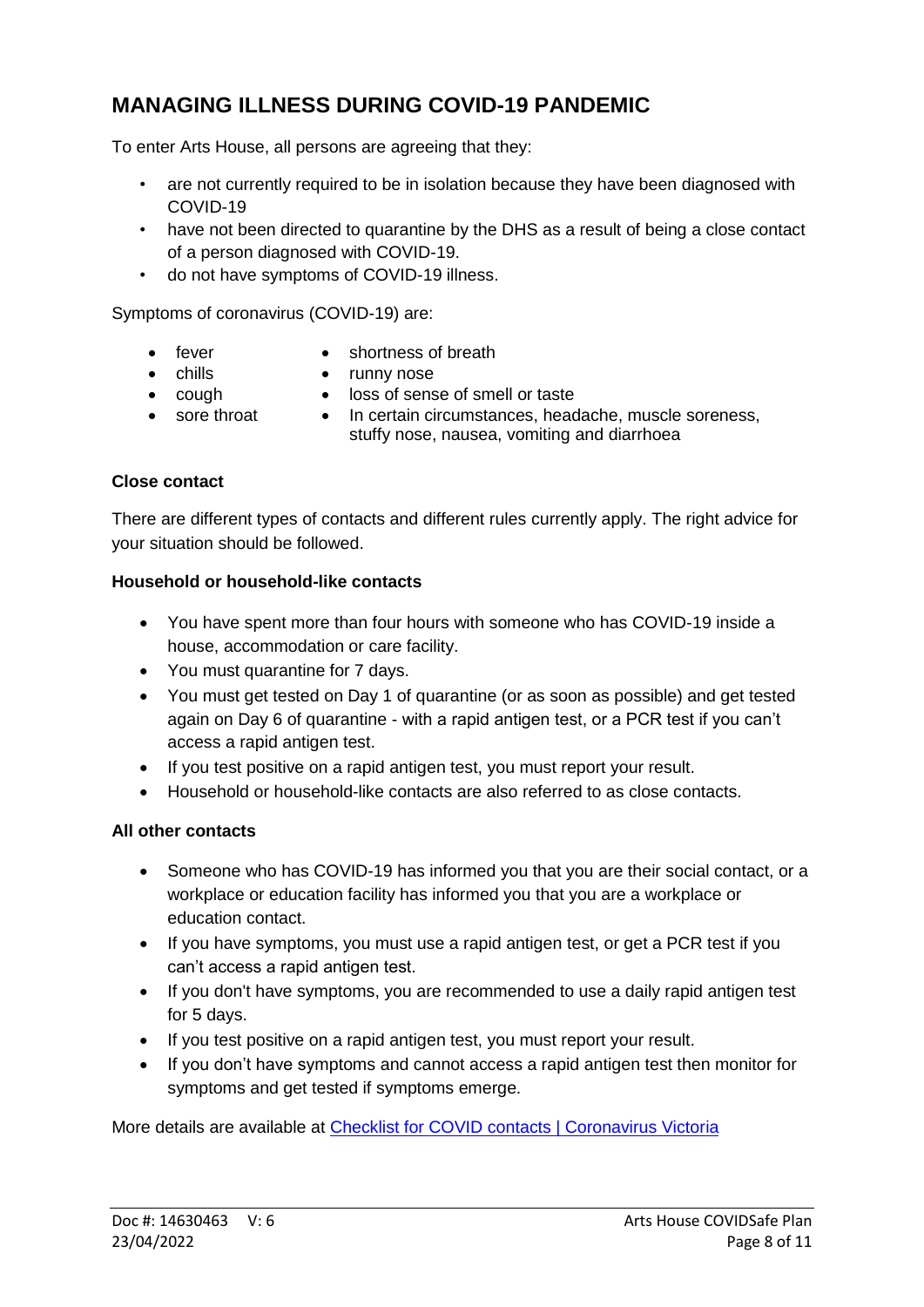# <span id="page-8-0"></span>**TICKETING AND FRONT OF HOUSE**

### **Ticketing**

Entry to ticketed shows will be contactless. Arts House will be utilising door lists or scanning tickets to ensure patrons and staff are socially distanced. Tickets can also be purchased at the door at our cashless Box Office.

#### **Communication**

COVID safety for audiences will be communicated on our website as well as event specific COVID safety information being located on each event webpage. All ticketing information will contain a link to our COVID safety plans for people to remind themselves of before they attend our venue.

#### **Bars / Refreshments**

Water coolers will operate so that the audience can access water as required from disposable cups. Pre-show communication will encourage customers to bring their own water bottles. Hand sanitiser will be provided next to the water cooler with signage to direct people to sanitise before using it.

<span id="page-8-1"></span>Arts House may serve a small selection of beverages and snack's for patrons to consume during performances. Like ticket sales, all bar sales will be cashless.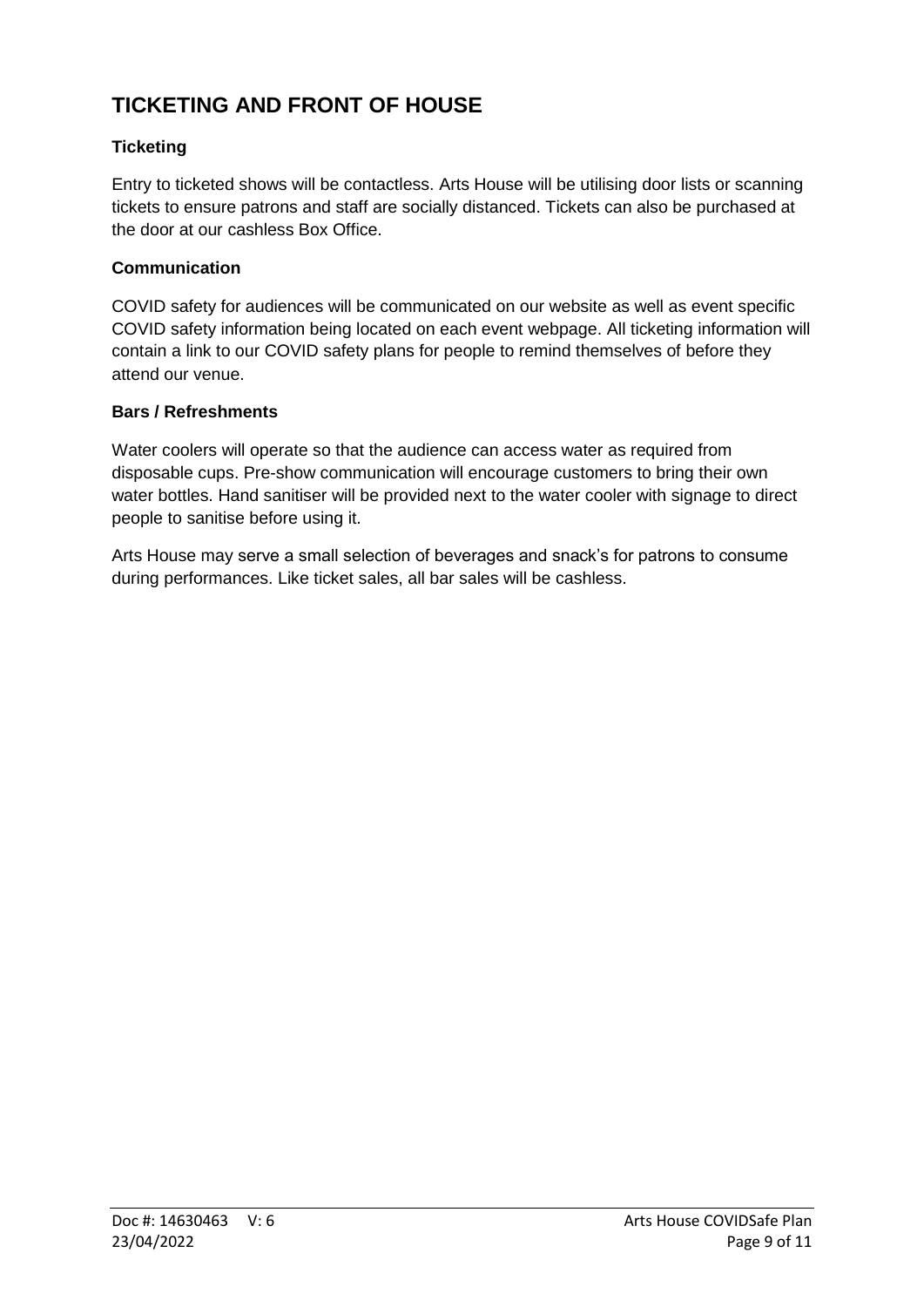# **RISK ASSESSMENT**

*A risk assessment has been prepared for all City of Melbourne arts venues ([#13678380\)](pcdocs://COM_SERVICE_PROD/13678380/R).* A copy is available upon request.

# <span id="page-9-0"></span>**KEY DOCUMENTS & RESOURCES**

#### **Internal documents**

[#13546144 COVID19 working in arts venues -](pcdocs://COM_SERVICE_PROD/13546144/R) document register

[#13604097 COVID-19 Procedure for Managing Illness](pcdocs://COM_SERVICE_PROD/13604097/R)

[#13595317 COVID-19 Safety guideline](pcdocs://COM_SERVICE_PROD/13595317/R)

[#13565386 COVID19 Arts House Safe Operating Protocol \(SOP\) -](pcdocs://COM_SERVICE_PROD/13565386/R) Staff

[#13567559 COVID19 Arts House Safe Operating Protocol \(SOP\) -](pcdocs://COM_SERVICE_PROD/13567559/R) Artists

#### **External Links**

- [Sport, cultural and recreation activities restrictions](https://www.dhhs.vic.gov.au/sport-cultural-and-recreational-activities-restrictions-coronavirus-covid19) | Victorian Department of Health and Human Services
- [Coronavirus \(COVID-19\) interactive self-assessment](https://www.dhhs.vic.gov.au/coronavirus-self-assessment) | Victorian Department of Health and Human Services
- [COVID-19 Infographic Suspected or Confirmed Cases](https://swa.govcms.gov.au/sites/default/files/2020-04/COVID-19-Infographic-Suspected-or-Confirmed-Cases-a3.pdf) | Safe Work Australia
- [Report health and safety incidents to WorkSafe Victoria](https://www.worksafe.vic.gov.au/report-incident) | WorkSafe Victoria
- [Incident Notification Fact Sheet](https://www.safeworkaustralia.gov.au/doc/incident-notification-fact-sheet) | Safe Work Australia
- [Coronavirus \(COVID-19\) Information about routine environmental cleaning and](https://www.health.gov.au/resources/publications/coronavirus-covid-19-information-about-routine-environmental-cleaning-and-disinfection-in-the-community) [disinfection in the community](https://www.health.gov.au/resources/publications/coronavirus-covid-19-information-about-routine-environmental-cleaning-and-disinfection-in-the-community) | Australian Government Department of Health
- > Cleaning Checklist Covid-19 | Safe Work Australia
- Signage and Posters COVID-19 | Safe Work Australia
- > [3-Step Framework for a COVIDSafe Australia](https://www.health.gov.au/resources/publications/3-step-framework-for-a-covidsafe-australia) | Australian Government
- [Guidelines for COVID-Safe Theatres](https://paca.org.au/covidsafetheatres/) | PAC Australia
- ▶ [Returning to Work](https://vapac.org.au/wp-content/uploads/2020/07/VAPAC-ACM-TOGETHER-WITH-YOU-RTW-V1.3.pdf) | Victorian Association of Performing Arts Centres